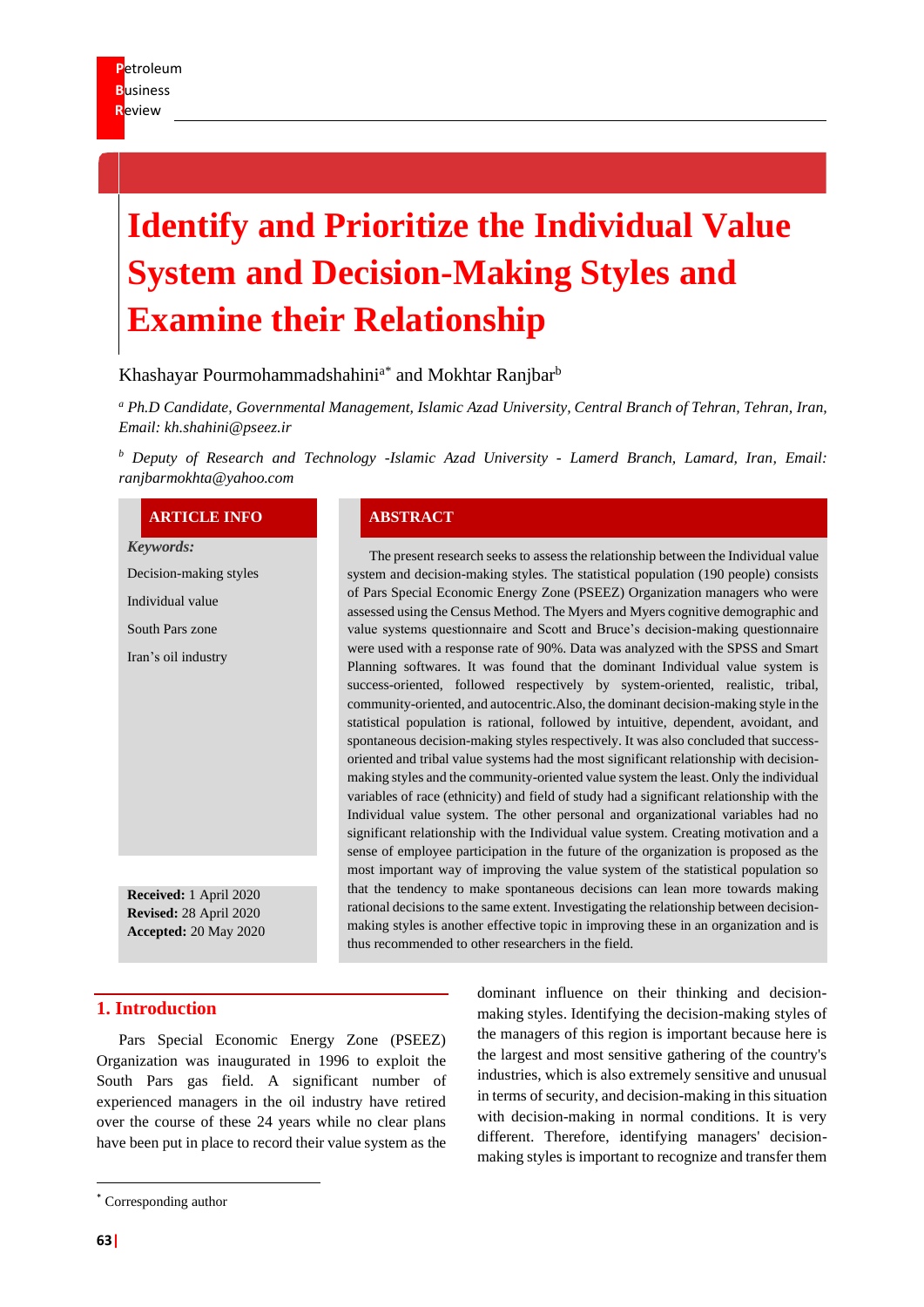**P**etroleum **B**usiness **R**eview

to the next generation of managers. In fact, assuming that South Pars will be faced with a management crisis in the future, it is necessary to assess the Individual value system of its current managers, which has a direct impact on how they perform their duties and in particular on their decision-making styles, in order to use the results to train future managers. During several meetings with experts and elites in the human resources management of the Pars Special Zone Organization, it was determined that the composition of the region's human resources, especially the managers there, is rapidly aging. On the other hand, with the studies conducted and also citing inquiries from the research and technology management of the Pars Special Zone Organization, no research on the decision-making styles of managers in this region as the main managerial task and also no study of managers' Individual value system as a background The minds of the managers and their executive actions have not been done either.

In fact, decision-making styles and what makes thinking and choosing decisions (Individual value) are unknown among the managers of the organization.

### **2. Research Literature**

J Rothwell (2010) states that researching organizational values refers to a group of values that guide the behavior, actions, and thoughts of employees and managers of an organization, form the basis of decision-makings, and act as value judgments. In his research, Eril Lee (2018) shows how extensive and stable values turn into significant predictors of behavior at different levels of the organization. In their research result, Eldor et al (2019) announced that that there are many areas of cooperation for exploring values which are traditionally rooted in social psychology and cultural interactions. Guy Rocher (2000) defined norms and values as a way of being or acting recognized as ideals by a person or group, with desirable behavior(s) attributed to it. According to Williams (1999), values are a criterion for judging or recognizing issues. In a research, Dabaghi (2017) views the human resources of an organization as its real asset playing a key infrastructural role in its success. Based on the opinions of experts in the field of sociology and human resource management, individual and organizational values can be categorized into different styles, which are presented in Table 1.

| N <sub>o</sub>          | <b>Value system</b>                                                                     | <b>Classification</b>                                                                                                                                                                                                                                                                                                |
|-------------------------|-----------------------------------------------------------------------------------------|----------------------------------------------------------------------------------------------------------------------------------------------------------------------------------------------------------------------------------------------------------------------------------------------------------------------|
| $\mathbf{1}$            | The 10-item Schwartz<br>Theory of Basic<br>Values                                       | Tradition, hedonism, stimulation, benevolence, universalism, security, self-<br>direction, achievements, conformity, power                                                                                                                                                                                           |
| $\overline{2}$          | The 6-item Allport-<br>Vernon-Lindzey<br><b>Study of Values</b>                         | Social, economic, religious, political, theoretical, aesthetic                                                                                                                                                                                                                                                       |
| $\overline{\mathbf{3}}$ | <b>Morris Triple Value</b><br>System                                                    | The imprint period, the modeling period, the socialization period                                                                                                                                                                                                                                                    |
| $\boldsymbol{4}$        | The 13-item<br>Kluckhohn and<br><b>Strodtbeck's Values</b><br><b>Orientation Theory</b> | Known and unknown values, monotheism and pluralism, good and mutable,<br>individualism and collectivism, self and others, independence and dependence,<br>active and passive, disciplined and undisciplined, physical and mental, tense and<br>relax, present and future, quality and quantity, specific and general |
| 5                       | Rokeach Value<br>Survey                                                                 | Definitive and practical values                                                                                                                                                                                                                                                                                      |
| 6                       | Talbi value system                                                                      | Normative and moral values                                                                                                                                                                                                                                                                                           |
| 7                       | Frondizi value system                                                                   | Thematic and non-thematic values                                                                                                                                                                                                                                                                                     |
| 8                       | The 8-item Graves<br>value system                                                       | Reactive, traditional, behavioural, selfless, materialistic, social, existential,<br>experimental                                                                                                                                                                                                                    |

#### **Table 1**. Classification of value systems - gathered by researches.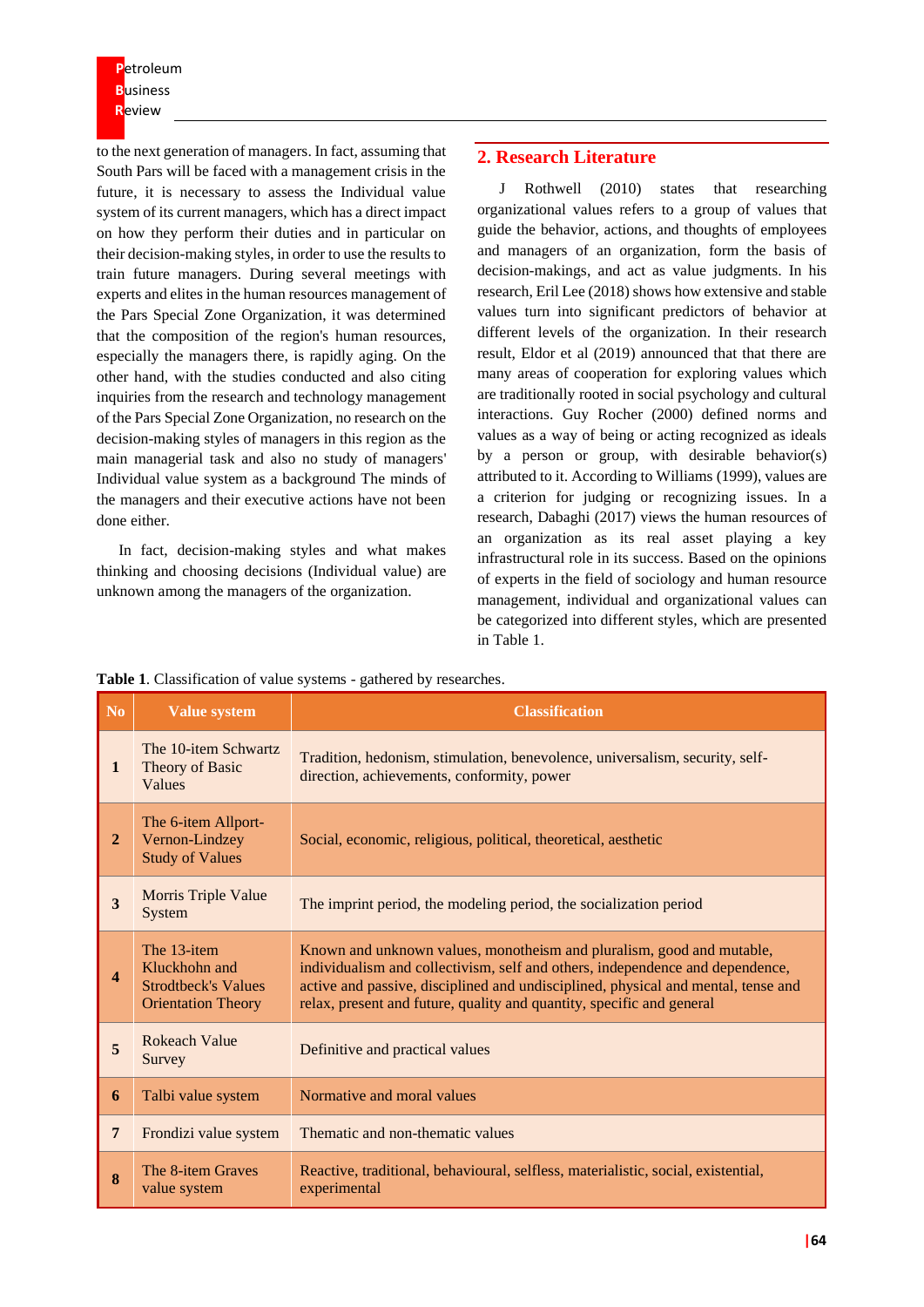

| No | <b>Value system</b>                | <b>Classification</b>                                                                                                                                    |
|----|------------------------------------|----------------------------------------------------------------------------------------------------------------------------------------------------------|
| -9 | The 6-item Allport<br>value system | Scientific knowledge values, political (power and domination), aesthetics (art),<br>economic (money and wealth), social (fame and popularity), religious |
| 10 | Myers value system                 | Reactive, tribal, autocentric, system-oriented, success-oriented, community-<br>oriented,                                                                |

Myers and Myers (1974) have introduced a 7-item value system based on Graves' classification, including reactive, tribal, autocentric, system-oriented, successoriented, community-oriented, and realistic, and designed eight variables of six indicators each. As the reactive value system is observed in children and individuals with brain damage and mental disorders while it is not observed in the employees of an organization, this was eliminated and only six value systems were examined. This classification was evaluated many times by Ali in the Middle East and previously by Amirshahi (1995) among Iranian managers, and after consulting with the elites and describing the organization under study, the best classification of the intellectual value system for this study was identified. Therefore, the operational framework of this research in the field of value system, which is the main variable of the research, is based on the 7-item classification of Myers and Myers (1974).

The decision-making style is the other variable in the research. Deciding on one option from a set of alternatives is part of the management process at any level in any organization. Alvani (1992) defined decision-making as choosing an option among various other options. Different people have different decisionmaking styles indicating their perception and response to their decision-making task (Denholm, 2004). Thus, in can be concluded that in addition to organizational and environmental factors affecting the decision-making styles of managers, their personal traits and differences, especially the value system dominating their thinking, prompts them to behave differently in different situations with different decision-making methods.

In a research called "5 Key Decision-Making Techniques", Matt Gavin proposes that managers go through the five steps of framing the decision, engaging with the process, establishing a strong team approach, and creating a psychologically safe environment. Radwan El Othman et al (2020) studied personality traits, emotional quotients, and decision-making styles and observed that the extraversion personality was associated with a lower rational decision-making style in their statistical population, while the agreeableness and conscientiousness personality was associated with a higher rational decision-making style. In a research carried out in South Pars by Razavi & Mohammadi-Tajrishi (2018), it was concluded that for each organizational and project activity, decisions need to be made to find alternative resources.The classification of decision-making styles or methods provided by experts in the field is presented in Table 2 below. After a thorough review of the types of decision-making styles and interviews with elites and human resource managers, it was found that the five styles of Scott and Bruce are the most comprehensive classification of decisionmaking styles for the statistical population of this study. Especially since this method was previously used in another similar study in the National Iranian Oil Company. So far, the identification and prioritization of the individual value system and decision-making styles have been studied separately, but the simultaneous research on both variables in Iran has been done only by Amirshahi (1995). He has proved the results of the research of Flowers (1975), Ali (1988 and 1982), Ali & alshkhsh (1991) and Ali, Azim & Krishnan (1995) on Iranian managers and concluded that managers have a composite value system and managers Myers and Myers (1974) have different tendencies towards each of the value systems considered. Amirshahi (1995) in her research simultaneously evaluated the decision-making styles of Iranian managers in the manner of Vroom and yetton (1975). PourMohammad-Shahini (2011) also repeated Amirshahi's research with the statistical population of managers of Ahvaz Pipe Mill Company and compared his results with Amirshahi's results.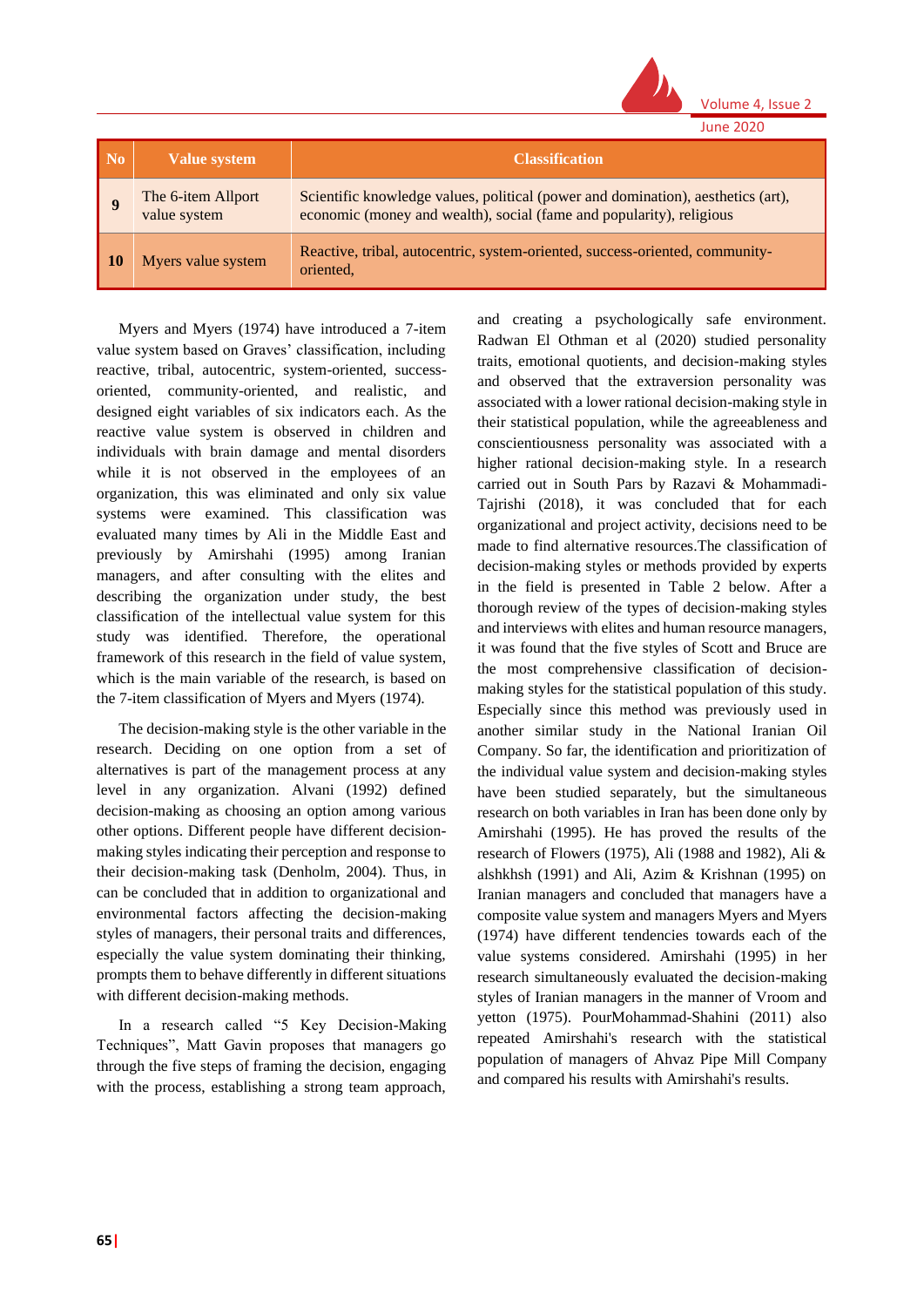| <b>No</b> | <b>Decision-making style</b>                                 | <b>Decision-making maxims</b>                                                                                                     |
|-----------|--------------------------------------------------------------|-----------------------------------------------------------------------------------------------------------------------------------|
|           | Scott and Bruce's General<br>Decision-Making Style Inventory | Rational, avoidant, spontaneous, intuitive, dependent                                                                             |
|           | Robbins, Rowe, and Mason<br><b>Decision Style Model</b>      | Ordering based, analytical, perceptual, behavioral                                                                                |
|           | The Vroom-Yetton Decision<br>Model                           | Autocratic Type 1 (AI), Autocratic Type 2 (AII), Consultative Type 1<br>(CI), Consultative Type 2 (CII), Group-based Type 2 (GII) |

**Table 2**. Classified decision-making styles – gathered by researchers.

### **3. Research Models and Variables**

According to what was said, the main variable in the research is the intellectual value system and the dependent variable is the decision-making style. The operational framework of the research for the value system, which is the main variable, is based on the 7-item Myers and Myers (1974) classification method. The operational framework of the research for decisionmaking styles, which is the dependent variable, is based on Scott and Bruce's (1995) General Decision-Making Style comprising five styles or methods of decisionmaking. With this explanation, the conceptual model of the research is presented in Figure 1.



# **4. Research Questions and Hypotheses**

**Q1:** What is the dominant value system in the target statistical population?

**Q2:** What is the dominant decision-making method in the target statistical population?

**H1:** There is a significant relationship between the value system of the statistical population and their decision-making style.

**H2:** There is a significant relationship between personal and organizational variables with the value system of the statistical population.

### **5. Methodology**

The purpose of this study is Identify and prioritize the Individual value system and decision-making styles and examine their relationship. It is a survey and qualitative research in which a questionnaire was used as a data collection instrument aiming to clarify the relationship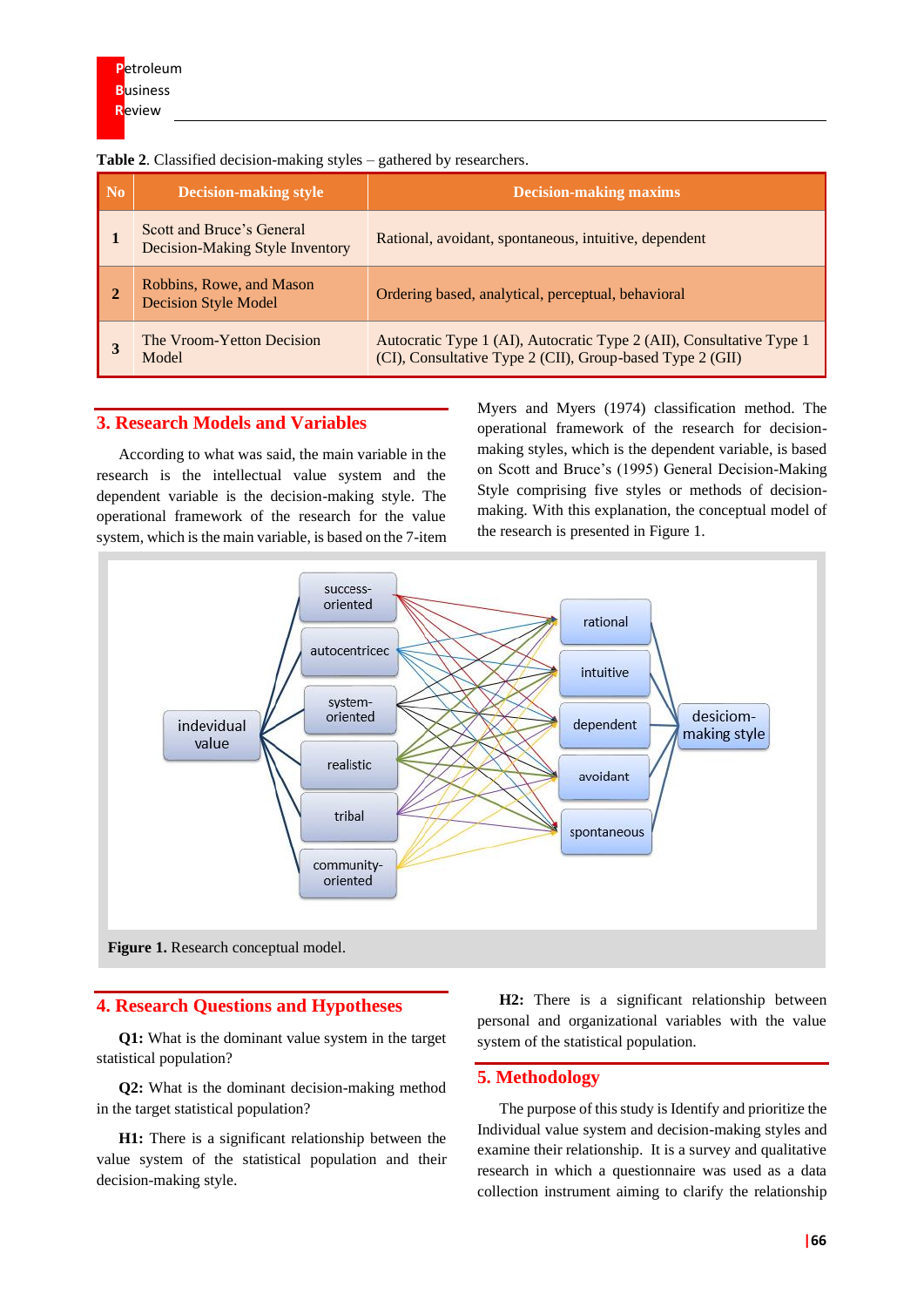

Volume 4, Issue 2

June 2020

between the two variables. The statistical sample was drawn from a pool of directors, deputies, managers, advisors, and supervisors of Pars Special Economic Energy Zone (PSEEZ) Organization and included 190 participants and Questionnaires were collected at a rate of 90%

To achieve comprehensive, reliable results, the questionnaire was distributed by Census Method and the entire statistical population was assessed The present research is a descriptive study based on recognizing the behavior of people from their personal perspective. The questionnaire has two parts. The first part, designed by Myers and Myers (1974) with 8 items, is for collecting demographic data and understanding personal value systems. Each item consists of six randomly arranged phrases each of which are designed to consider and measure one dimension of the value system. The 8 items include loyalty to the workplace, the boss, money, profits, nature of work, freedom at work, large companies, and work regulations. The questionnaire was initially used by Flowers (1975) and Professor Abbas J Ali has used it in five countries in the Middle East. It has also been used twice in Iran by Amirshahi (1994). The second part of the questionnaire is for identifying

decision priorities. It is designed by Scott and Bruce (1995) and consists of five decision-making styles or methods. It contains 25 questions and respondents have been asked to comment on how they reached their decision. Five questions have been designed for each of Scott and Bruce's 5-item decision-making style and randomly distributed in the questionnaire.

The statistical sample was drawn from a pool of directors, deputies, managers, advisors, and supervisors of Pars Special Economic Energy Zone (PSEEZ) Organization and included 190 participants. To achieve comprehensive, reliable results, the questionnaire was distributed by Census Method and the entire statistical population was assessed.

One of the most basic and significant statistical assessments in the questionnaire is to obtain the validity and reliability of the test, and a method for assessing reliability is to calculate Cronbach's alpha coefficient.

Obtained Cronbach's alpha coefficients for the variables have been shown in the following table. Considering that the values are greater than 0.70, the questionnaire has an acceptable reliability. The obtained coefficients are shown in Table 3.

| <b>No</b>      | Cronbach's alpha test for questionnaire internal consistency on the importance of factors |                                                                                                                                                                                                 |  |  |  |  |
|----------------|-------------------------------------------------------------------------------------------|-------------------------------------------------------------------------------------------------------------------------------------------------------------------------------------------------|--|--|--|--|
|                | <b>Ouestion</b>                                                                           | Does the questionnaire have a reliable consistency scale?                                                                                                                                       |  |  |  |  |
| $\overline{2}$ | <b>Ouestionnaire</b>                                                                      | Cronbach's alpha coefficient                                                                                                                                                                    |  |  |  |  |
| 3              | Value system                                                                              | 0.865                                                                                                                                                                                           |  |  |  |  |
| 4              | Decision-making method                                                                    | 0.967                                                                                                                                                                                           |  |  |  |  |
|                | <b>Results</b>                                                                            | As Cronbach's alpha coefficient is greater than 0.70, it can be concluded that he<br>null hypothesis is confirmed. This means that the reliability of the distributed<br>questionnaire is good. |  |  |  |  |

**Table 3.** Cronbach's alpha test for questionnaire internal consistency.

Regarding the validity of the measurement tool, as mentioned, the questionnaires used by well-known experts in the relevant fields have been designed and have been used many times internationally for different statistical communities, and in this regard, in addition to a complete study of the literature. And previous researches, considering the workplace of the statistical community, questionnaires and implementation methods, were repeatedly discussed and consulted with experts, specialists and academic and regional elites. The validity of the value system questionnaire has already

been confirmed by Amirshahi (1994) and Jacob et al. (2003) have also calculated and confirmed the validity of the successor questionnaire. Scott and Bruce have already calculated and validated their own questionnaire (decision styles) internationally.

The collected data were prepared through a questionnaire before any kind of analysis. After collecting the data, they were processed and analyzed using statistical methods to determine the results of the data. The reliability index, convergent validity, divergent validity, Cronbach's alpha, combined reliability and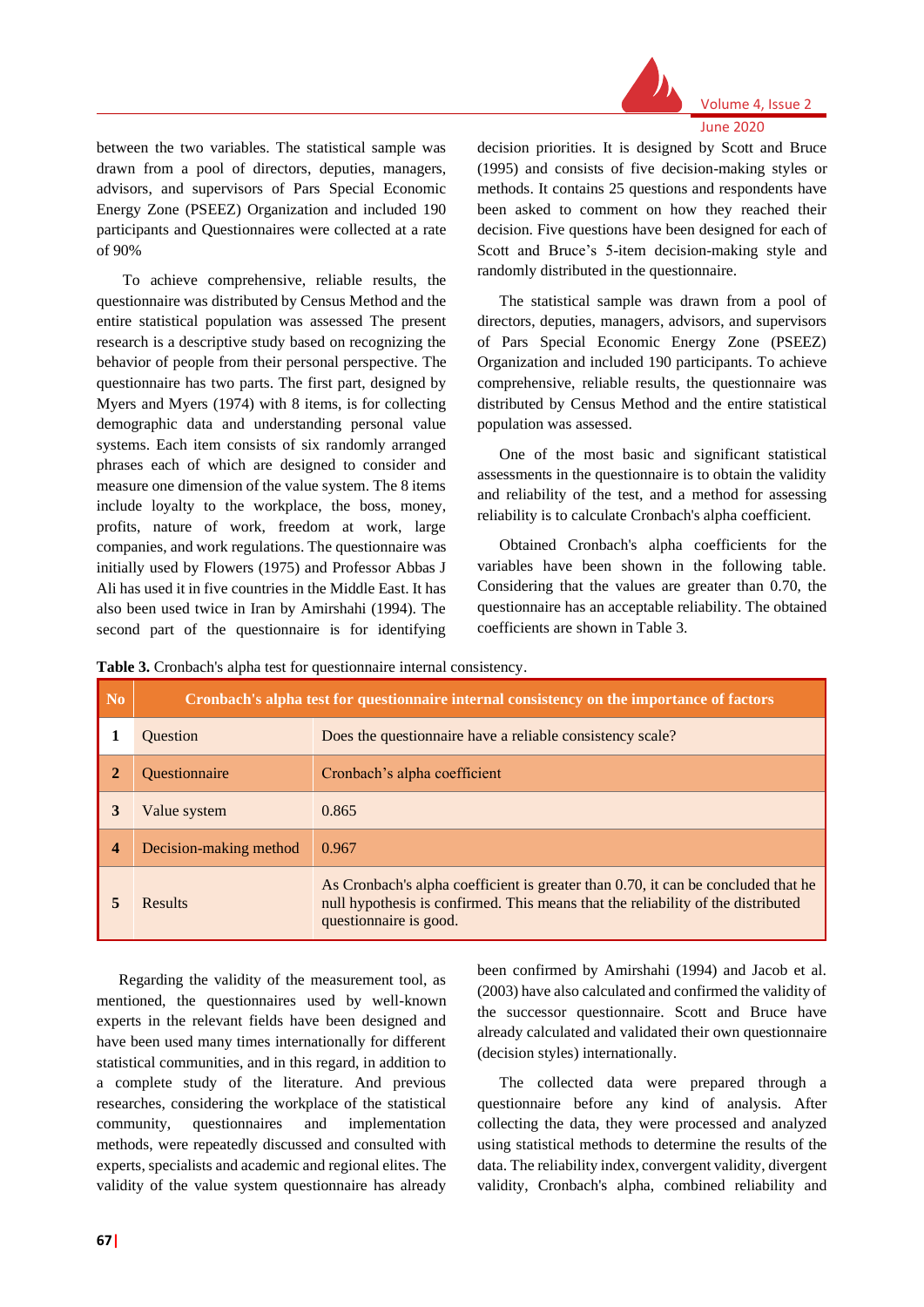factor loading coefficients, combined reliability (CR), inferential statistics methods, and the Friedman nonparametric test were the statistical methods used. Data was analyzed with the SPSS and Smart Planning softwares.

### **6. Findings**

One of the most basic and significant statistical studies in a questionnaire is obtaining the validity and reliability of the test. One way to assess reliability is to calculate Cronbach's alpha coefficient. Table 3 shows Cronbach's alpha coefficients obtained for the variables. As the coefficient value is greater than 0.70, it can be said that the questionnaires have acceptable reliability.

As models measure the relationship between the indicators (observed variables) of a structure (hidden variable) and that structure, the research model was studied in three stages. The external model of the research was examined in the first stage. The internal model was examined in the second stage, and the general research model was examined in the third stage. Model fit was measured with three indicators: reliability index, convergent validity, and divergent validity. The reliability index was measured with three indicators: Cronbach's alpha, combined reliability, and factor loading coefficients. Each variable was examined to analyze factor loading related to the measured indices. Values must be greater than 0.7, but values within the 0.4-0.7 range are also acceptable. A cut-off value of 0.4 is used (Hataminasab, 2017). Factor loadings over 0.4 are desirable and anything below this cut-off must be eliminated. Figure 2 shows the models of factor loading of each index before and after eliminating coefficients ˂ 0.4. These are respectively Model 1 (Model 1 after eliminating factor loadings  $\leq$  0.4), Model 2 (Model 2) after eliminating factor loadings  $< 0.4$ ), Model 3 (Model 3 after eliminating factor loadings  $<$  0.4), Model 4 (Model 4 after eliminating factor loadings  $\leq 0.4$ ).

To measure the reliability of the external model, two indicators were used: combined reliability (CR) and Cronbach's alpha coefficient. The advantage of the combined reliability indicator as compared to Cronbach's alpha is that the construct validity is not calculated in absolute terms but according to the correlation of their structures with each other. A value of over 0.7 for each CR indicates an appropriate internal reliability for the measurement model. A value less than 0.6 indicates a lack of reliability (Nunnally, 1987). It must be noted that combined reliability in structural modeling is considered a better criterion than Cronbach's alpha, because in calculating Cronbach's alpha coefficient for each structure, all indices are calculated with equal importance. But in calculating the CR, indices with higher factor loading are more important (Davari & Rezazadeh, 2013). CR values for each model structure are shown in Table 4.

| <b>No</b>      | <b>Variable</b>     | <b>Combined reliability (CR)</b> | N <sub>o</sub> | <b>Variable</b> | <b>Combined reliability (CR)</b> |
|----------------|---------------------|----------------------------------|----------------|-----------------|----------------------------------|
| $\mathbf{1}$   | Tribal value system | 0.793                            | $\overline{7}$ | Rational        | 0.687                            |
| $\overline{2}$ | Autocentric         | 0.685                            | 8              | Intuitive       | 0.837                            |
| 3              | System-oriented     | 0.747                            | 9              | Dependent       | 0.673                            |
| 4              | Success-oriented    | 0.778                            | 10             | Spontaneous     | 0.874                            |
| 5              | Community-oriented  | 0.742                            | 11             | Avoidant        | 0.870                            |
| 6              | Realistic           | 0.759                            |                |                 |                                  |

Table 4. Combined reliability (CR) values.

Also, Cronbach's alpha coefficient reliability ranges from 0 to 1. Coefficient values greater than 0.7 show acceptable reliability (Cronbach, 1951). However, for variables with a small number of questions, Moss et al (1998) introduced the value of 0.6 as an acceptable cutoff. The estimated coefficient values for each factor are shown in Table 5.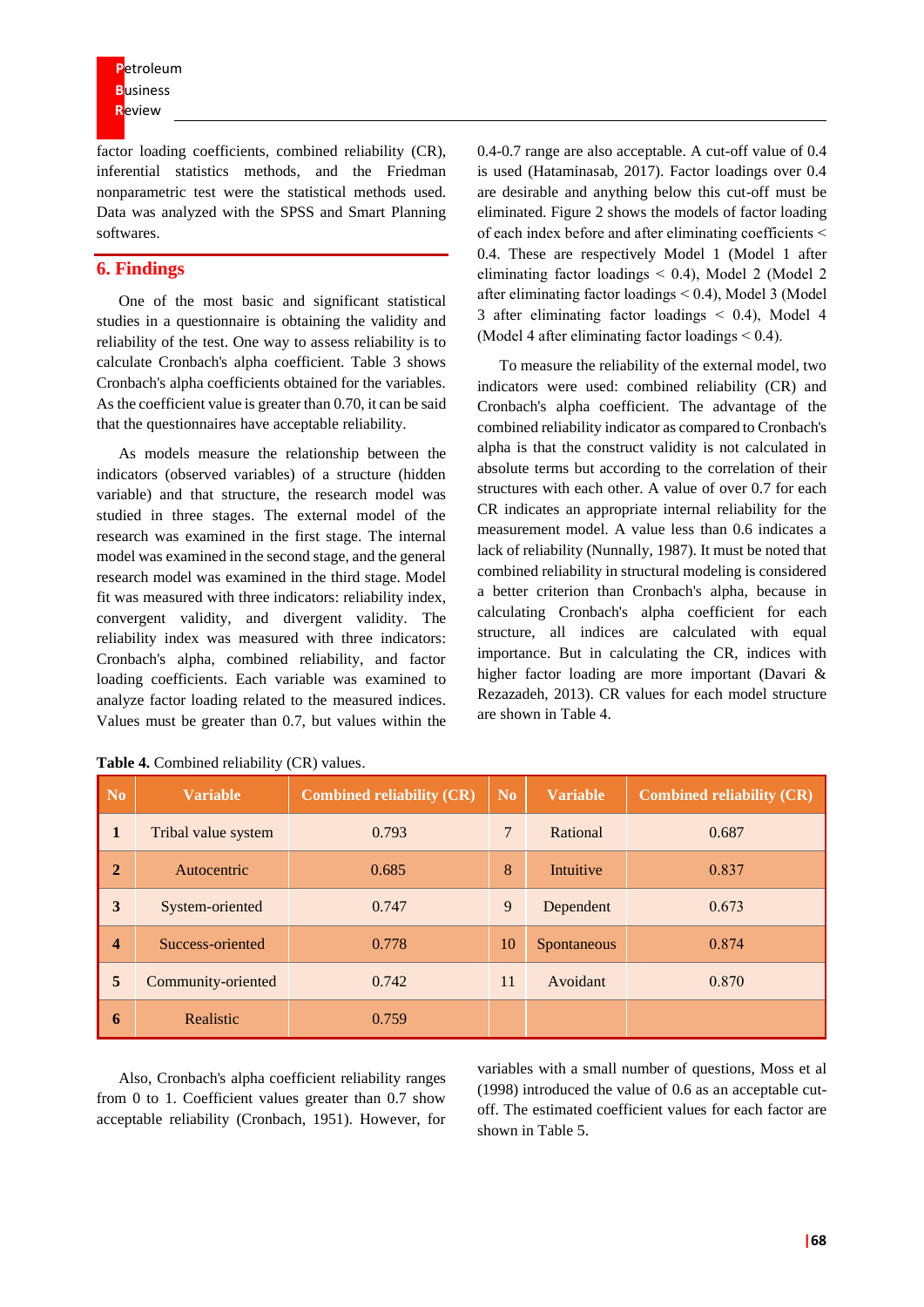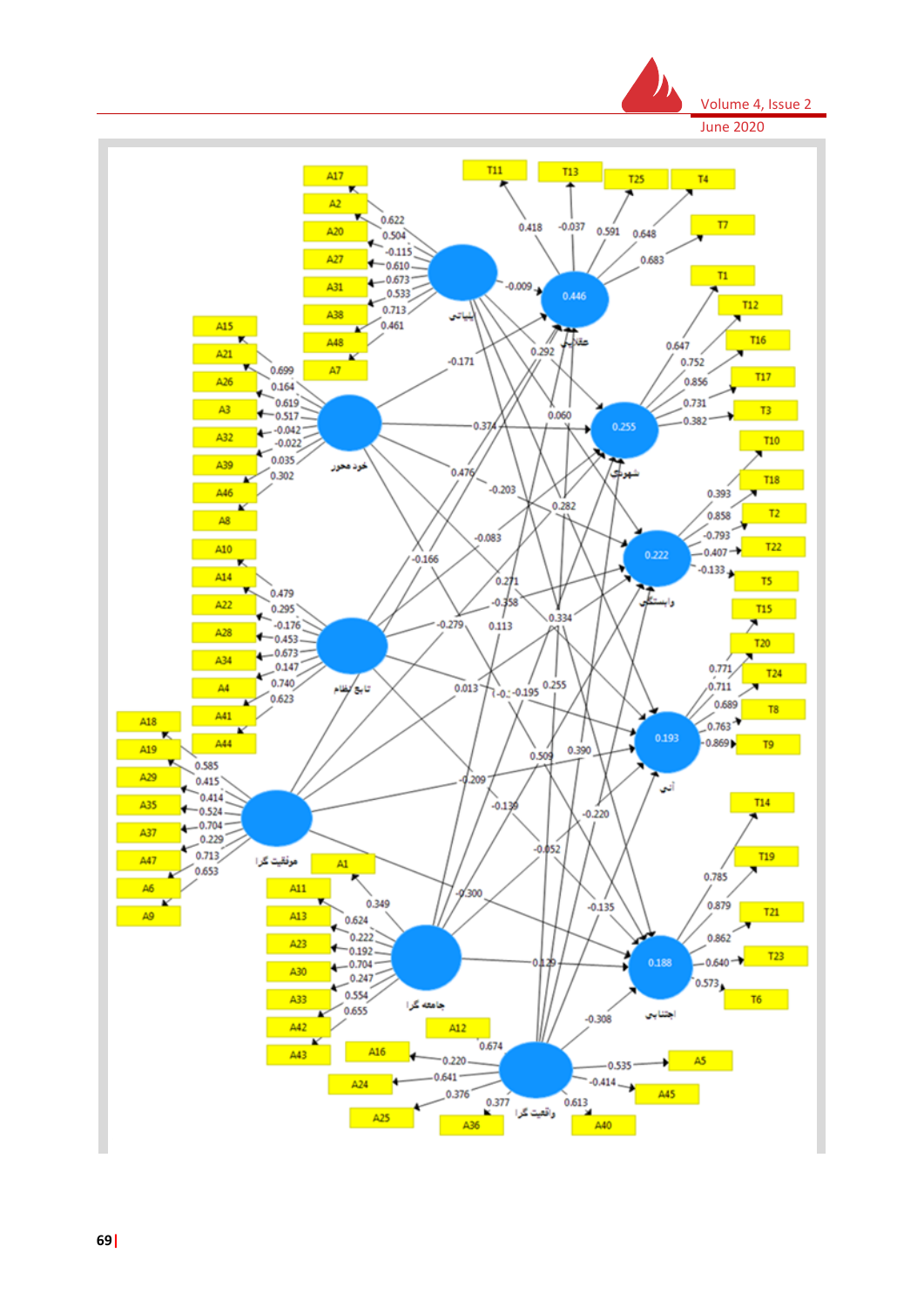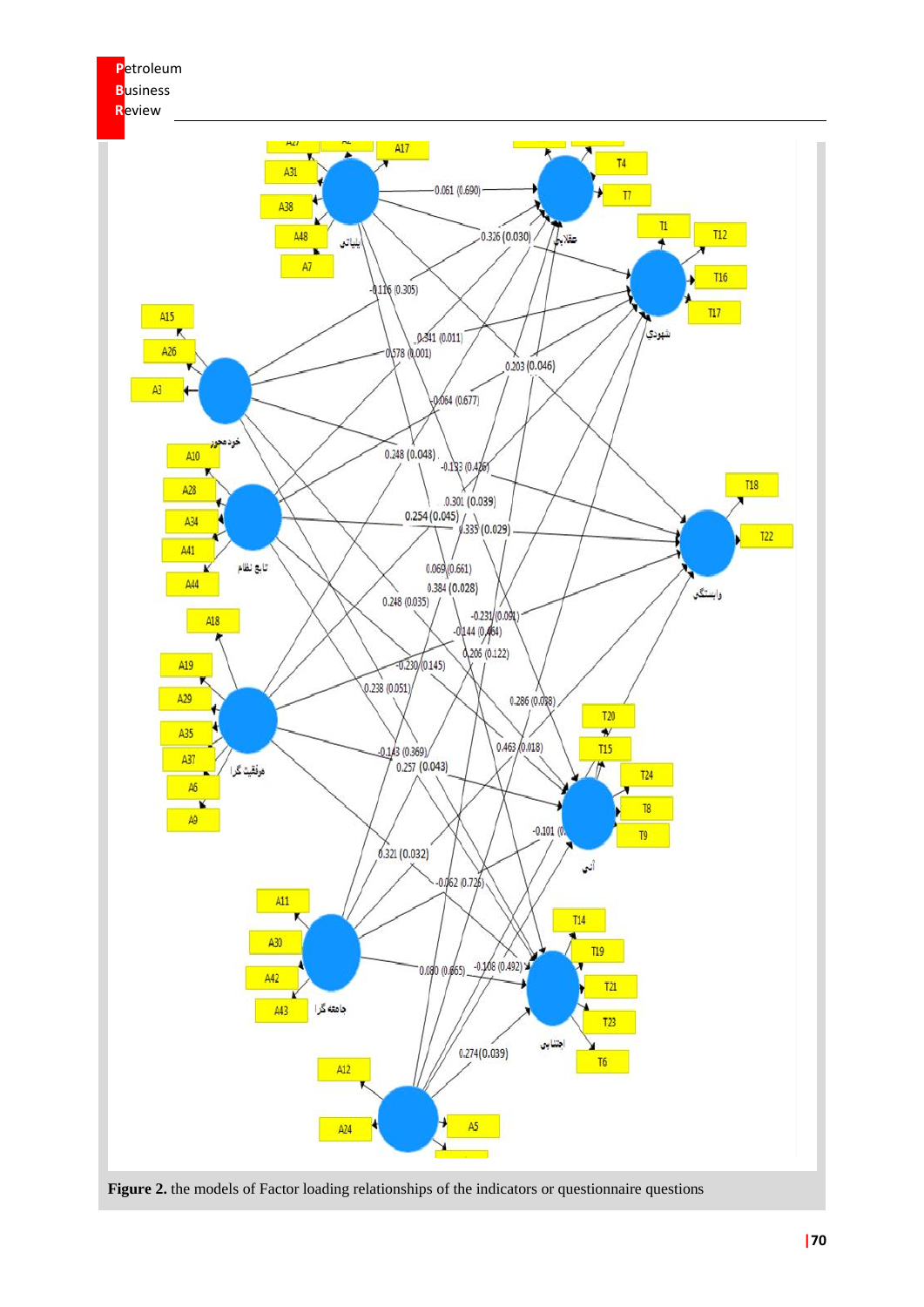

| N <sub>o</sub> | <b>Variable</b>     | Cronbach's alpha | N <sub>0</sub> | <b>Variable</b> | Cronbach's alpha |
|----------------|---------------------|------------------|----------------|-----------------|------------------|
| 1              | Tribal value system | 0.828            | 7              | Rational        | 0.601            |
| $\overline{2}$ | Autocentric         | 0.627            | 8              | Intuitive       | 0.740            |
| 3              | System-oriented     | 0.600            | 9              | Dependent       | 0.623            |
| 4              | Success-oriented    | 0.680            | 10             | Spontaneous     | 0.828            |
| 5              | Community-oriented  | 0.652            | 11             | Avoidant        | 0.818            |
| 6              | Realistic           | 0.680            |                |                 |                  |

|  | <b>Table 5.</b> Cronbach's alpha coefficients for research variables. |  |
|--|-----------------------------------------------------------------------|--|
|  |                                                                       |  |

According to the table above, Cronbach's alpha coefficient for all intended structures is greater than 0.6, indicating an acceptable model reliability according to Moss et al (1988).

The second criterion for measuring model fit is convergent validity which examines the degree of correlation for each structure with its questions (indicators). The greater the correlation, the greater the fit. Fornell and Larker (1981) introduced the Average Variance Extracted (AVE) to assess convergent reliability with a cut-off value of 0.5. Magner et al (1996) considered a cut-off of 0.4 and above to be sufficient for the AVE. The coefficient value for each structure is shown in Table 6. The indicator value ranges from 0 to 1, with values higher than 0.4 being acceptable (Giffen, 2005).

**Table 6**. Mean values of Average variance extracted (AVE).

| <b>No</b>               | <b>Variable</b>        | <b>Average Variance Extracted</b><br>(AVE) | N <sub>0</sub> | <b>Variable</b> | <b>Average Variance Extracted</b><br>(AVE) |
|-------------------------|------------------------|--------------------------------------------|----------------|-----------------|--------------------------------------------|
| 1                       | Tribal value<br>system | 0.579                                      | $\overline{7}$ | Rational        | 0.451                                      |
| $\overline{2}$          | Autocentric            | 0.424                                      |                | Intuitive       | 0.564                                      |
| 3 <sup>1</sup>          | System-oriented        | 0.401                                      | 9              | Dependent       | 0.552                                      |
| $\overline{\mathbf{4}}$ | Success-oriented       | 0.400                                      |                | Spontaneous     | 0.582                                      |
| 5                       | Community-<br>oriented | 0.420                                      | 11             | Avoidant        | 0.579                                      |
| 6                       | Realistic              | 0.441                                      |                |                 |                                            |

To test the hypotheses, data was analyzed using the inferential statistics method. The path coefficient has been given in the following tables, indicating the

relationship between two variables. According to the given p-value and comparison with the significance level.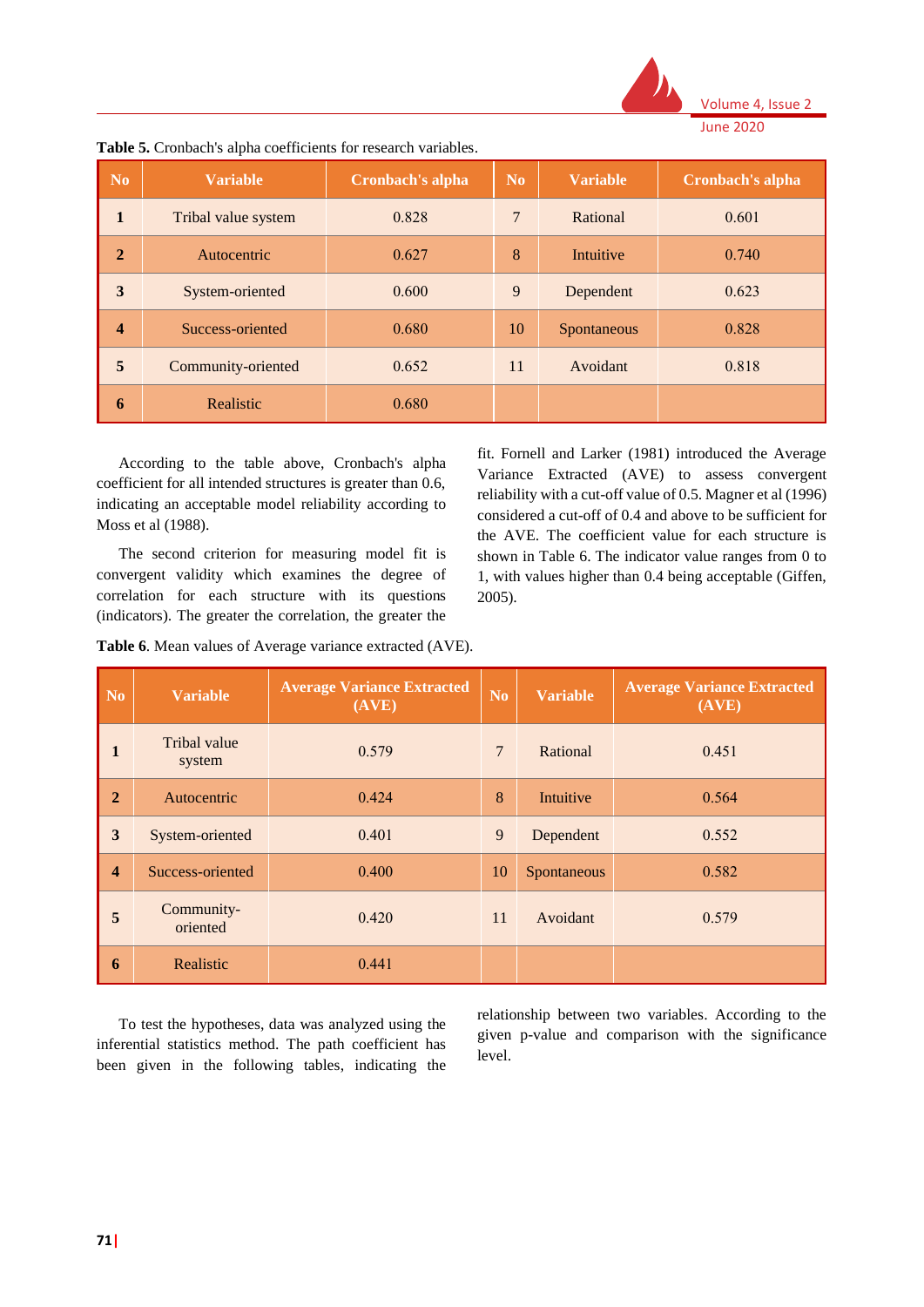# **Table 7.** Hypotheses test results

| N <sub>o</sub>          | <b>Hypothesis</b>                                                                      | Path<br><b>Coefficient</b> | <b>P-value</b> | Results (5% error<br>rate) |
|-------------------------|----------------------------------------------------------------------------------------|----------------------------|----------------|----------------------------|
| $\mathbf{1}$            | The tribal value system variable has a significant<br>effect on the rational style.    | 0.061                      | 0.687          | Hypothesis<br>rejected     |
| $\overline{2}$          | The tribal value system variable has a significant<br>effect on the intuitive style.   | 0.326                      | $0.030***$     | Hypothesis<br>accepted     |
| $\mathbf{3}$            | The tribal value system variable has a significant<br>effect on the dependent style.   | 0.203                      | $0.046$ ***    | Hypothesis<br>accepted     |
| $\overline{\mathbf{4}}$ | The tribal value system variable has a significant<br>effect on the spontaneous style. | 0.301                      | $0.039***$     | Hypothesis<br>accepted     |
| 5                       | The tribal value system variable has a significant<br>effect on the avoidant style.    | 0.384                      | $0.028$ ***    | Hypothesis<br>accepted     |
| 6                       | The autocentric variable has a significant effect on the<br>rational style.            | $-0.116$                   | 0.308          | Hypothesis<br>rejected     |
| $\overline{7}$          | The autocentric variable has a significant effect on the<br>intuitive style.           | 0.341                      | $0.007***$     | Hypothesis<br>accepted     |
| 8                       | The autocentric variable has a significant effect on the<br>dependent style.           | $-0.133$                   | 0.446          | Hypothesis<br>rejected     |
| 9                       | The autocentric variable has a significant effect on the<br>spontaneous style.         | 0.248                      | $0.030***$     | Hypothesis<br>accepted     |
| 10                      | The autocentric variable has a significant effect on the<br>avoidant style.            | 0.238                      | $0.046***$     | Hypothesis<br>accepted     |
| 11                      | The autocentric variable has a significant effect on the<br>rational style.            | 0.578                      | $0.0001$ ***   | Hypothesis<br>accepted     |
| 12                      | The system-oriented variable has a significant effect<br>on the intuitive style.       | $-0.064$                   | 0.700          | Hypothesis<br>rejected     |
| 13                      | The system-oriented variable has a significant effect<br>on the dependent style.       | 0.335                      | $0.029$ ***    | Hypothesis<br>accepted     |
| 14                      | The system-oriented variable has a significant effect<br>on the spontaneous style.     | $-0.230$                   | 0.134          | Hypothesis<br>rejected     |
| 15                      | The system-oriented variable has a significant effect<br>on the avoidant style.        | $-0.143$                   | 0.355          | Hypothesis<br>rejected     |
| 16                      | The success-oriented variable has a significant effect<br>on the rational style.       | 0.248                      | $0.048***$     | Hypothesis<br>accepted     |
| 17                      | The success-oriented variable has a significant effect<br>on the intuitive style.      | 0.254                      | ***<br>0.045   | Hypothesis<br>accepted     |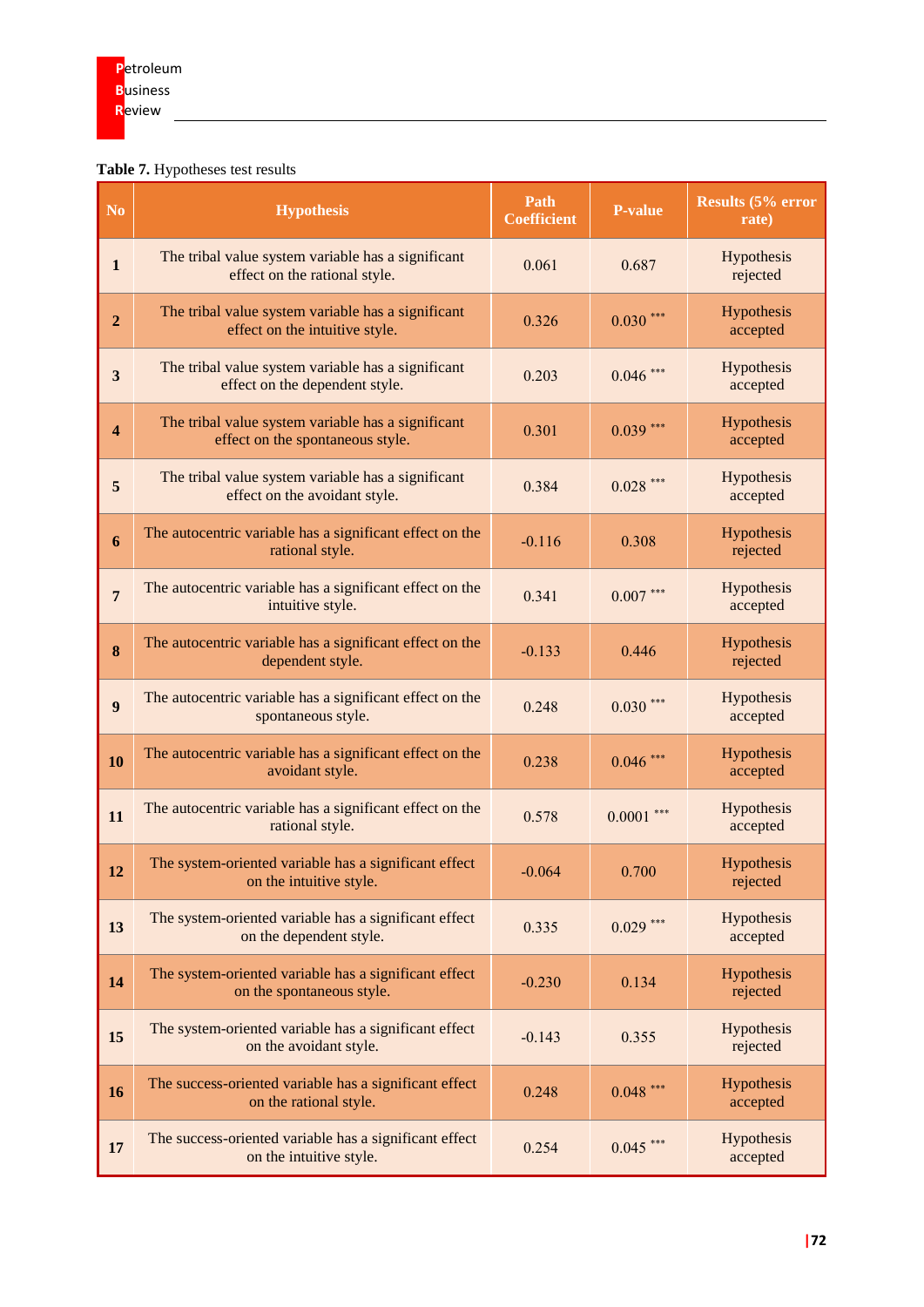

Volume 4, Issue 2

|                |                                                                                       |                            |                | <b>June 2020</b>           |
|----------------|---------------------------------------------------------------------------------------|----------------------------|----------------|----------------------------|
| N <sub>o</sub> | <b>Hypothesis</b>                                                                     | Path<br><b>Coefficient</b> | <b>P-value</b> | Results (5% error<br>rate) |
| 18             | The success-oriented variable has a significant effect<br>on the dependent style.     | $-0.144$                   | 0.459          | Hypothesis<br>rejected     |
| 19             | The success-oriented variable has a significant effect<br>on the spontaneous style.   | 0.257                      | $0.043$ ***    | Hypothesis<br>accepted     |
| 20             | The success-oriented variable has a significant effect<br>on the avoidant style.      | 0.321                      | $0.032***$     | Hypothesis<br>accepted     |
| 21             | The community-oriented variable has a significant<br>effect on the rational style.    | 0.069                      | 0.654          | Hypothesis<br>rejected     |
| 22             | The community-oriented variable has a significant<br>effect on the intuitive style.   | $-0.231$                   | 0.108          | Hypothesis<br>rejected     |
| 23             | The community-oriented variable has a significant<br>effect on the dependent style.   | 0.463                      | $0.019***$     | Hypothesis<br>accepted     |
| 24             | The community-oriented variable has a significant<br>effect on the spontaneous style. | $-0.062$                   | 0.722          | Hypothesis<br>rejected     |
| 25             | The community-oriented variable has a significant<br>effect on the avoidant style.    | 0.080                      | 0.652          | Hypothesis<br>rejected     |
| 26             | The realistic variable has a significant effect on the<br>rational style.             | 0.206                      | 0.143          | Hypothesis<br>rejected     |
| 27             | The realistic variable has a significant effect on the<br>intuitive style.            | 0.286                      | $0.035***$     | Hypothesis<br>accepted     |
| 28             | The realistic variable has a significant effect on the<br>dependent style.            | $-0.101$                   | 0.590          | Hypothesis<br>rejected     |
| 29             | The realistic variable has a significant effect on the<br>spontaneous style.          | $-0.108$                   | 0.483          | Hypothesis<br>rejected     |
| 30             | The realistic variable has a significant effect on the<br>avoidant style.             | 0.274                      | $0.039***$     | Hypothesis<br>accepted     |

# Table 8. Test results for ranking the values of system variables

| <b>No</b>      | <b>Variable</b>      |                        | <b>Average Rank</b> |
|----------------|----------------------|------------------------|---------------------|
|                |                      | Tribal value system    | 3.576               |
| $\overline{2}$ |                      | Autocentric            | 1.266               |
| 3              | <b>Value Systems</b> | System-oriented        | 4.421               |
|                |                      | Success-oriented       | 4.611               |
| 5              |                      | Community-<br>oriented | 3.509               |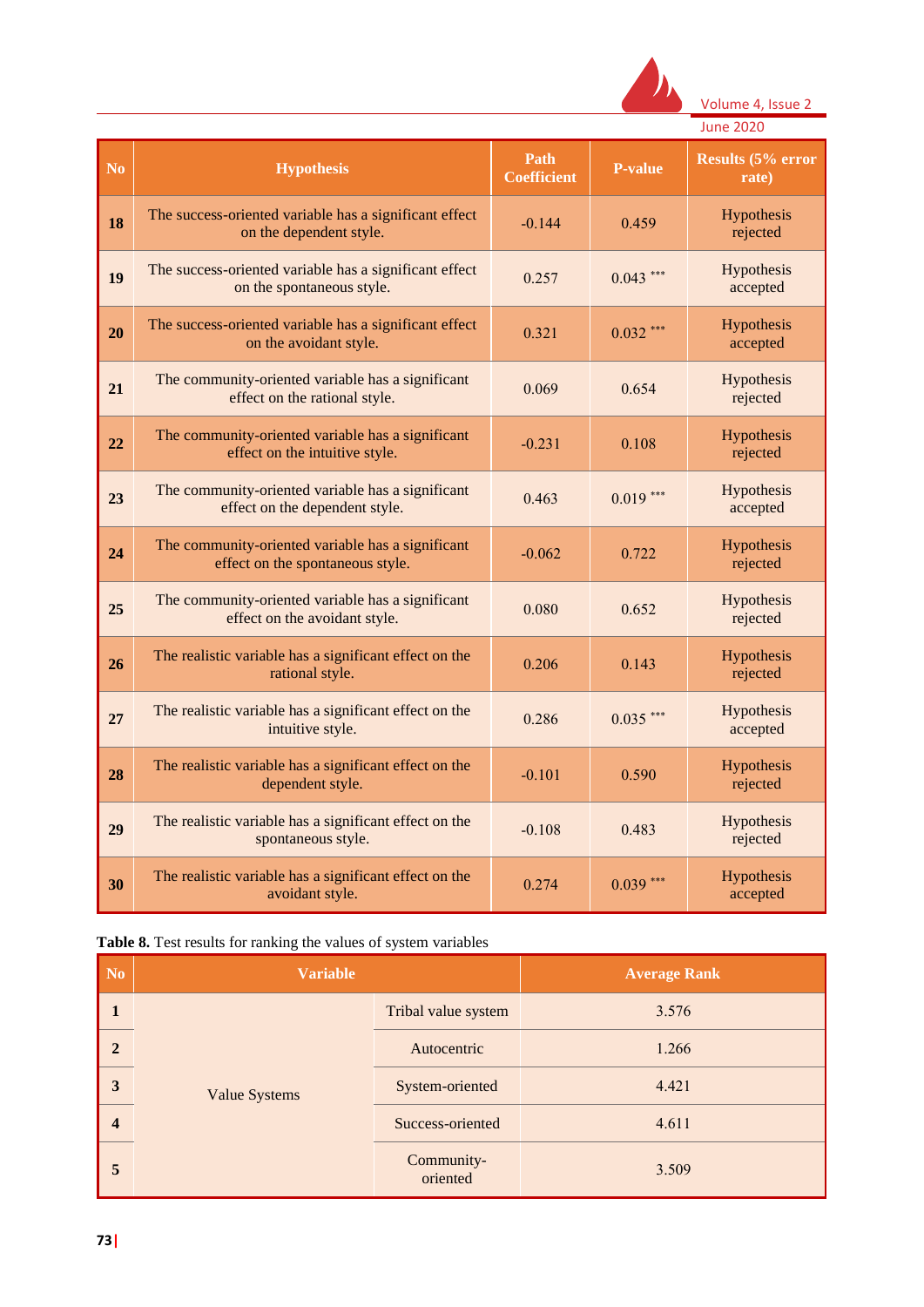|                | <b>Business</b><br>Review              |                         |                    |               |                                           |  |  |  |
|----------------|----------------------------------------|-------------------------|--------------------|---------------|-------------------------------------------|--|--|--|
| N <sub>0</sub> | <b>Variable</b><br><b>Average Rank</b> |                         |                    |               |                                           |  |  |  |
| 6              |                                        |                         | Realistic          | 3.617         |                                           |  |  |  |
| 7              | No of<br>samples                       | Chi-square<br>statistic | Degrees of freedom | $P-$<br>value | Results at 5% error rate                  |  |  |  |
| 8              | 171                                    | 363.352                 |                    | 0.0001        | The difference in items is<br>significant |  |  |  |

 $\alpha$  = 0.05, it is determined that if the p-value is less than  $\alpha$  = 0.05, this relationship is significant and it can be said that the hypothesis is acceptable.

**P**etroleum

The Friedman nonparametric test was used to rank the variable blocks. The results are shown in Tables 9 and 10. The Friedman test showed that the importance and rank of items in the value system variables are different from each other. Comparison of average rankings shows that the success-oriented style is the most important item for the respondents and the autocentric style is the least important item. The test also showed that the importance and rank of the said items in the decisionmaking style variable are different from each other. Comparison of average rankings shows that the rational style is the most important item for the respondents and the spontaneous style is the least important item.

|  |  |  |  | Table 9. Test results for ranking decision-making styles. |
|--|--|--|--|-----------------------------------------------------------|
|--|--|--|--|-----------------------------------------------------------|

| N <sub>o</sub>          | <b>Variable</b>        |                      |                    | <b>Average Rank</b>                 |                                        |  |       |
|-------------------------|------------------------|----------------------|--------------------|-------------------------------------|----------------------------------------|--|-------|
| 1                       |                        |                      | Rational style     |                                     | 4.450                                  |  |       |
| $\overline{2}$          | Decision-making styles |                      |                    |                                     | Intuitive                              |  | 3.906 |
| $\mathbf{3}$            |                        |                      | Dependent          | 3.079                               |                                        |  |       |
| $\overline{\mathbf{4}}$ |                        |                      | Spontaneous        | 1.743                               |                                        |  |       |
| 5                       |                        |                      | Avoidant           | 1.822                               |                                        |  |       |
| $\overline{7}$          | No of samples          | Chi-square statistic | Degrees of freedom | Results at 5% error rate<br>P-value |                                        |  |       |
| 8                       | 171                    | 427.737              | $\overline{4}$     | 0.0001                              | The difference in items is significant |  |       |

Each personal and organizational variable was also studied using the four methods of Pillai's trace, Wilks' lambda, Hotelling's trace, and Roy's largest root to screen items for SIG level less than 0.05. Then, the chisquare test of independence assuming null hypothesis was used to compare personal and organizational variables against the dominant value system of each individual. Naturally in this test, assuming that the null hypothesis is rejected if the Asymptotic Significance (2 sided) is <0.05, the relationship between the value system and the relevant demographic characteristics can be understood. But, only the results for the relationship between race (ethnicity) and the value system, and the relationship between the field of study and the value system in which a positive and significant relationship was observed between personal variables and the intellectual value system are presented for brevity. It must be noted that no significant relationship was observed between other personal, organizational, and intellectual value system variables for individuals.

In examining the relationship between race (ethnicity) and the value system, the level of the ASYMP SIG (2-SIDED) null hypothesis in the chi-square test with 24 degrees of freedom is equal to 0.022 as shown in Table 10. Therefore, a significant relationship is observed between the two variables at the 5% level.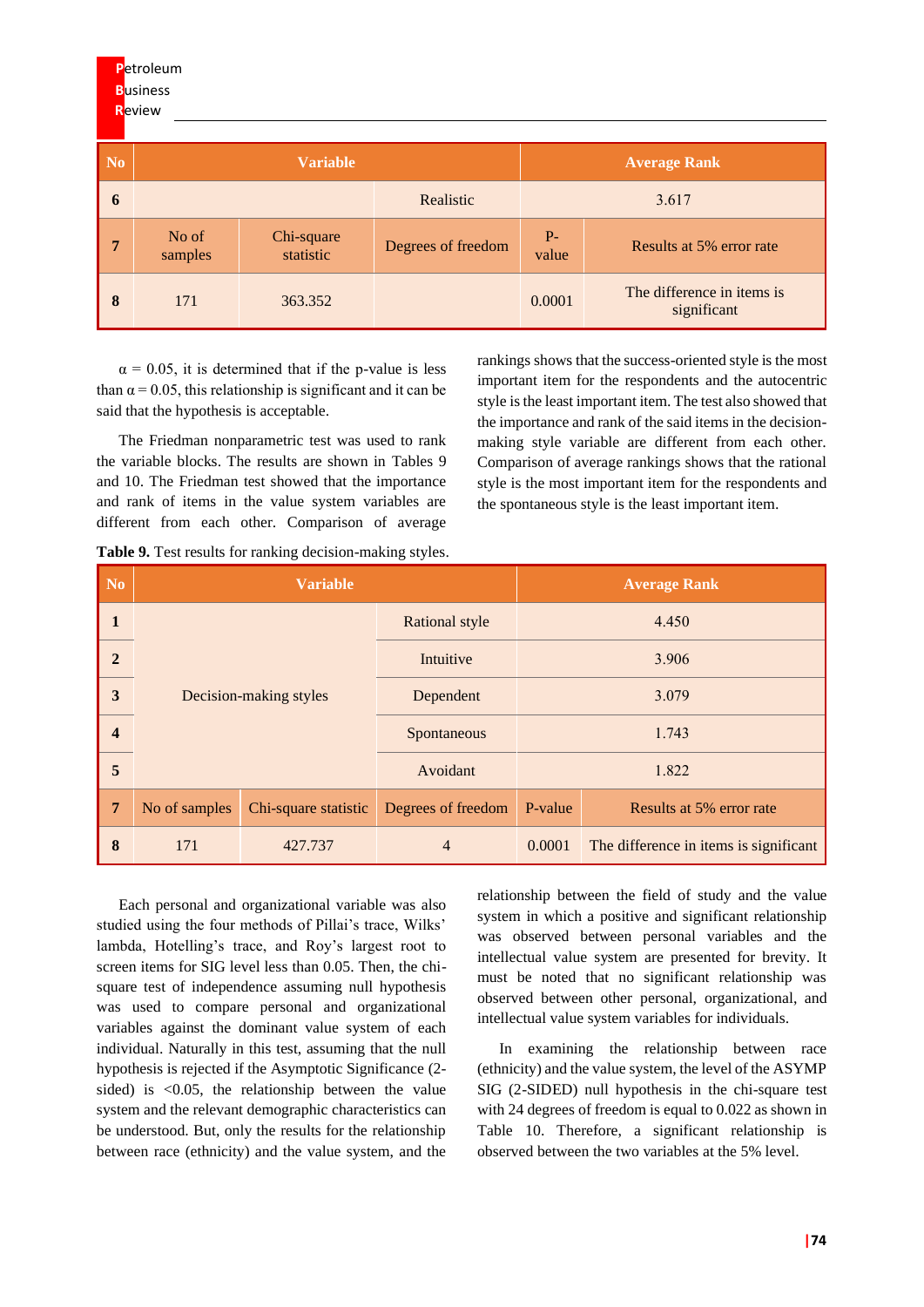

| N <sub>o</sub> | <b>Race * vs Crosstabulation</b> | <b>Value</b>        | df | Asymp Sig (2-sided) |
|----------------|----------------------------------|---------------------|----|---------------------|
|                | Pearson Chi-Square               | 39.911 <sup>a</sup> | 24 | .022                |
| $\mathbf{2}$   | Likelihood Ratio                 | 30.947              | 24 | .155                |
| 3              | Linear-by-Linear Association     | .195                |    | .659                |
| 4              | N of Valid Cases                 | 171                 |    |                     |

**Table 10**. Relationship between race (ethnicity) and value system.

Table 11 shows that the largest number of people (40) of Pars ethnicity have a success-oriented value system. Among the 19 people of Lor ethnicity, 4 have a tribal value system. No particular dominance was observed in other ethnicities.

|                         | Value system(VS) |                |                |                    |                     |                             |                               |                  |                |  |
|-------------------------|------------------|----------------|----------------|--------------------|---------------------|-----------------------------|-------------------------------|------------------|----------------|--|
| No                      | Race             | <b>Non</b>     | <b>Tribal</b>  | <b>Autocentric</b> | System-<br>oriented | <b>Success-</b><br>oriented | <b>Community-</b><br>oriented | <b>Realistic</b> | <b>Total</b>   |  |
| $\mathbf{1}$            | Pars             | 32             | 14             | $\mathbf{0}$       | 24                  | 40                          | 9                             | 11               | 32             |  |
| $\overline{2}$          | Arab             | $\overline{2}$ | $\mathbf{0}$   | $\boldsymbol{0}$   |                     | 1                           |                               | $\mathbf{0}$     | $\overline{2}$ |  |
| 3                       | Turk             | 3              | $\mathbf{1}$   | 2                  | 3                   | 3                           | $\mathbf{0}$                  | $\mathbf{1}$     | 3              |  |
| $\overline{\mathbf{4}}$ | Kurd             | 1              | $\mathbf{0}$   | $\mathbf{0}$       |                     | $\overline{2}$              | $\mathbf{0}$                  | $\mathbf{0}$     |                |  |
| 5                       | Lor              | 6              | $\overline{4}$ | $\mathbf{0}$       | $\theta$            | 3                           | 3                             | 3                | 6              |  |
| 6                       | Total            | 44             | 19             | $\overline{2}$     | 29                  | 49                          | 13                            | 15               | 44             |  |

**Table 11**. Frequency of the value system among ethnicities.

Also, in investigating the relationship between the field of study and the value system, the level of the ASYMP SIG (2-SIDED) null hypothesis in the chisquare test with 36 degrees of freedom is equal to 0.021 as Shown in Table 12.

|  | Table 12. Relationship between the field of study and the value system. |  |  |  |
|--|-------------------------------------------------------------------------|--|--|--|
|  |                                                                         |  |  |  |

| $\bf No$     | <b>Race * vs Crosstabulation</b> | <b>Value</b>     | df | Asymp Sig (2-sided) |
|--------------|----------------------------------|------------------|----|---------------------|
|              | Pearson Chi-Square               | $55.345^{\circ}$ | 36 | .021                |
| $\mathbf{2}$ | Likelihood Ratio                 | 39.710           | 36 | .308                |
| 3            | Linear-by-Linear Association     | 1.890            |    | .169                |
| 4            | N of Valid Cases                 | 166              |    |                     |

Table 13 shows that Business Management has 6 people focused on the success-oriented system, Engineering has 24 people focused on the successoriented system and 11 people focused on the systemoriented and realistic systems, and Management and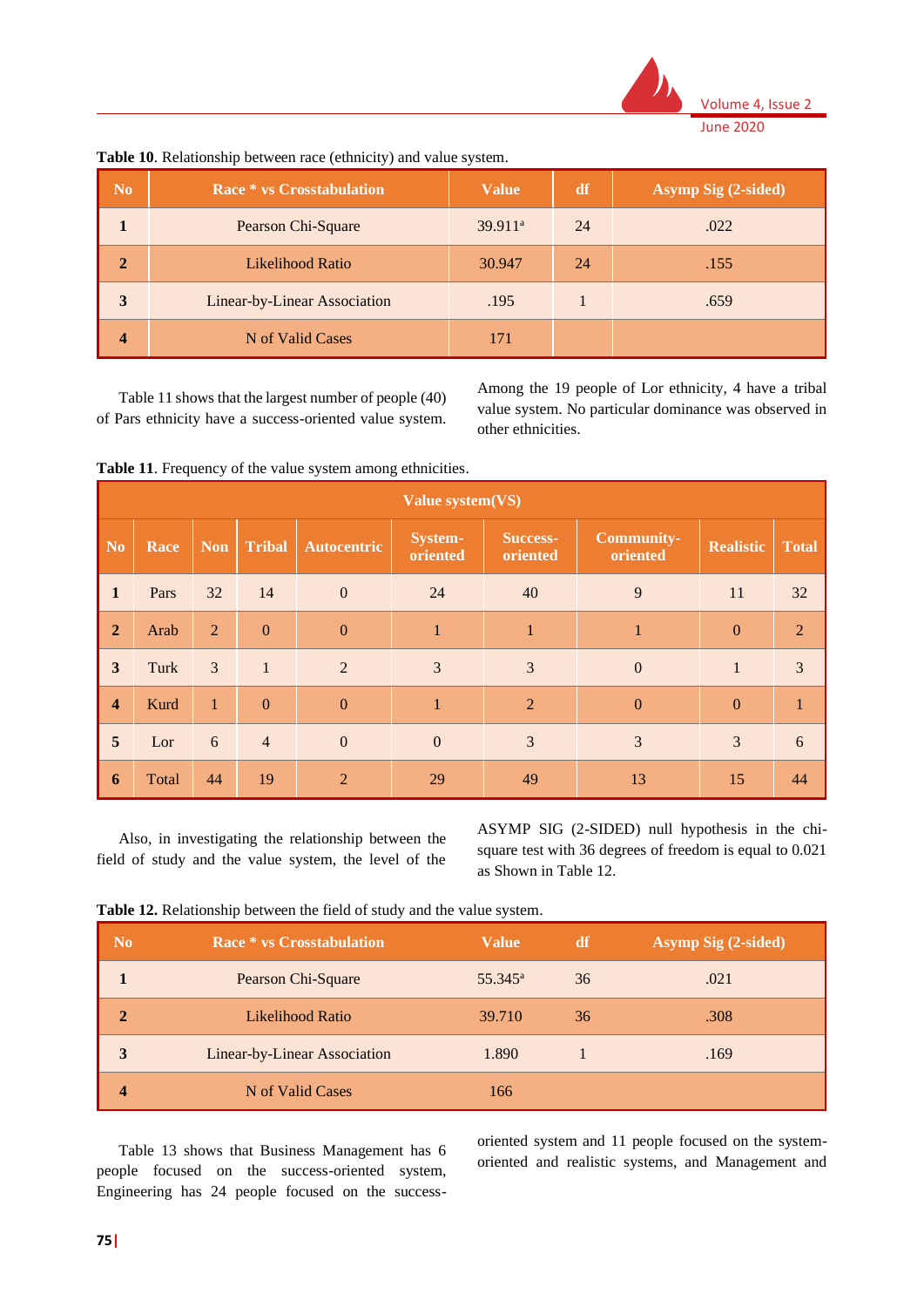Humanities has 13 people focused on the systemoriented system; other cases are unclear.

|                 | Value system (VS)             |                |                |                    |                     |                             |                               |                  |                |
|-----------------|-------------------------------|----------------|----------------|--------------------|---------------------|-----------------------------|-------------------------------|------------------|----------------|
| <b>No</b>       | <b>Field of Study</b>         | <b>Non</b>     | <b>Tribal</b>  | <b>Autocentric</b> | System-<br>oriented | <b>Success-</b><br>oriented | <b>Community-</b><br>oriented | <b>Realistic</b> | <b>Total</b>   |
| $\mathbf{1}$    | <b>Business</b><br>Management | $\overline{4}$ | 3              | $\mathbf{1}$       | $\overline{2}$      | 6                           | $\mathfrak{Z}$                | $\mathbf{0}$     | 19             |
| $\overline{2}$  | Accounting                    | $\overline{3}$ | 3              | $\overline{0}$     | 3                   | 3                           | $\mathbf{1}$                  | $\mathbf{1}$     | 14             |
| $\mathbf{3}$    | Engineering                   | 14             | 9              | $\overline{0}$     | 11                  | 24                          | 6                             | 11               | 75             |
| 4               | Art                           | $\mathbf{1}$   | $\mathbf{0}$   | $\mathbf{1}$       | $\mathbf{0}$        | 1                           | $\mathbf{0}$                  | $\mathbf{0}$     | 3              |
| 5               | Economy                       | $\mathbf{1}$   | $\mathbf{0}$   | $\overline{0}$     | $\mathbf{0}$        | $\mathbf{1}$                | $\overline{0}$                | $\mathbf{0}$     | $\overline{2}$ |
| 6               | Management                    | 13             | $\overline{4}$ | $\mathbf{0}$       | 11                  | 8                           | $\overline{2}$                | $\overline{2}$   | 40             |
| $7\phantom{.0}$ | Other                         | 5              | $\mathbf{0}$   | $\overline{0}$     | $\mathbf{1}$        | 6                           | $\mathbf{1}$                  | $\mathbf{0}$     | 13             |
| 8               | Total                         | 41             | 19             | $\overline{2}$     | 28                  | 49                          | 13                            | 14               | 166            |

| Table 13. Frequency of the field of study in the value system. |  |  |
|----------------------------------------------------------------|--|--|
|----------------------------------------------------------------|--|--|

## **7. Discussion, Conclusions and Suggestions**

After confirmation of the validity and reliability of all questions, and main and dependent variables, in answering the first question of the research it was observed that the dominant Individual value system in the statistical population is success-oriented, followed respectively by the system-oriented, realistic, tribal, community-oriented, and autocentric value systems. In answering the second question of the research, it was observed that the dominant decision-making style is rational, followed respectively by the intuitive, dependent, avoidant, and spontaneous styles. To study the first hypothesis of the research titled "Investigating the relationship between value system variables and decision-making styles", it was concluded that there is a significant relationship between the value system and decision-making styles. The success-oriented and tribal value systems had the highest significant relationship with decision-making styles, and the communityoriented value system the lowest. However, the relationship did not equal zero and, therefore, the first hypothesis of the research was proved. In studying the second hypothesis of the research titled "The significant relationship between personal and organizational variables and the value system of the statistical

population", it was observed that only the variables of race (ethnicity) and field of study have a significant relationship with the intellectual value system. Personal and organizational variables have no significant relationship with the intellectual value system.

Amirshahi (1994) has studied the value system of Iranian managers in two stages. In both stages, the system-oriented and community-oriented value systems have been identified as the top and the autocentric as the lowest intellectual value systems in the statistical population. In a research by Pour-Mohammad Shāhini (2011) on the statistical population of the managers of Ahvaz Pipe Mill Company, the realistic and successoriented systems were identified at the top and the autocentric system at the bottom of the intellectual value system. Therefore, it can be concluded that the statistical population of this research is in a better position in the value system than the statistical population of Amirshahi's research even though it ranks lower in comparison in Pour-Mohammad Shāhini's research.

Also, in Pour-Mohammad Shāhini's (2011) research, there is a significant relationship between the Individual intellectual value system and the field of study, monthly income, participation in managerial seminars, level of education, and work experience in the present situation. But, as stated previously, only the two personal variables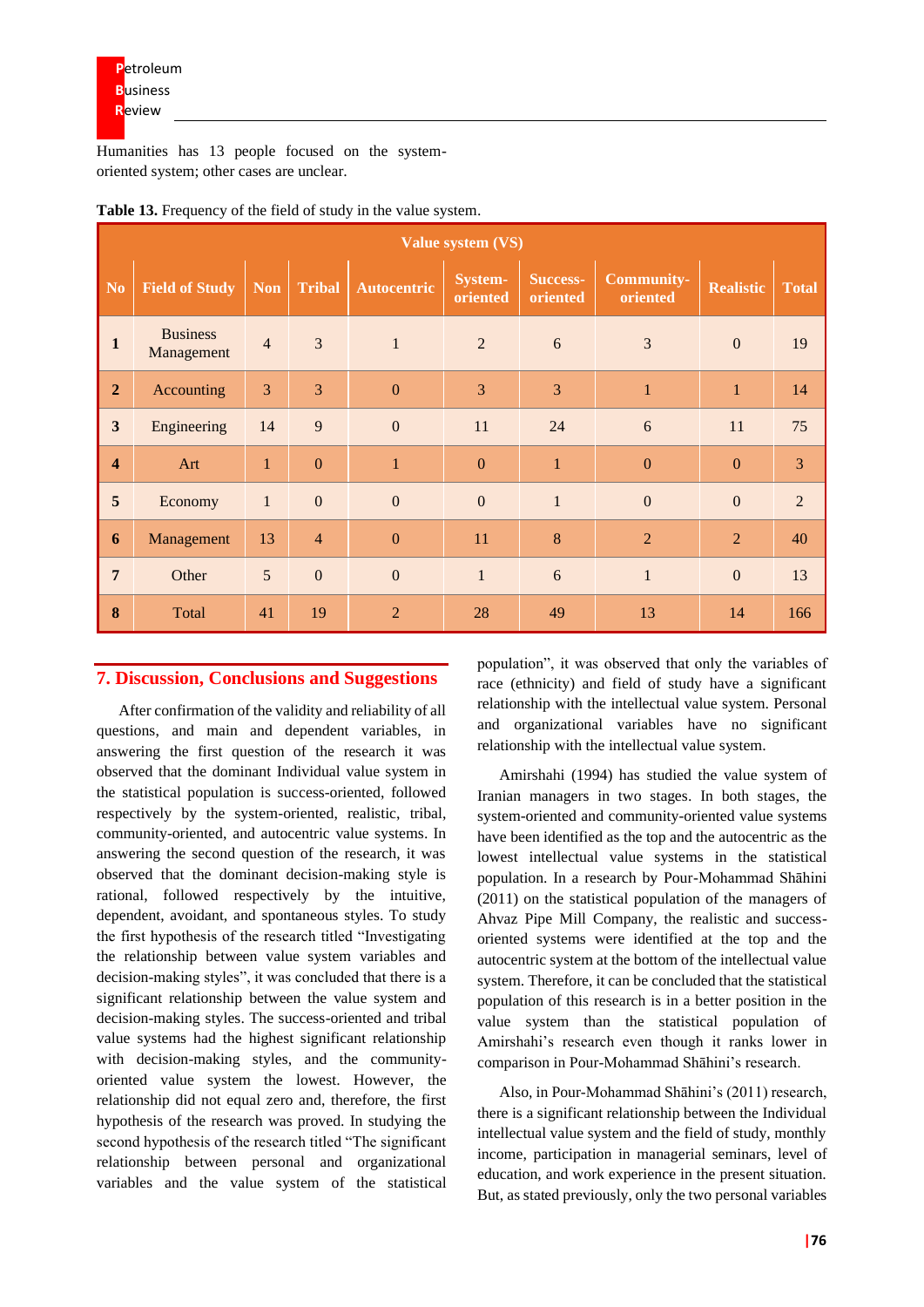

Volume 4, Issue 2 June 2020

of ethnicity and field of study have a significant relationship with the value system. In a research by Hadizadeh-Moghaddam and Tehrani (2008) on the statistical population of the managers of the National Iranian Oil Products Distribution Company (NIOPDC), the rational, spontaneous, avoidant, intuitive, and dependent decision-making styles ranked from highest to lowest respectively among the statistical population, while the rational, intuitive, dependent, avoidant, and spontaneous decision-making styles ranked from highest to lowest respectively which is said to be a more favorable position. From the results reached in the study, it can be concluded that the intended model for improving decision-making methods in the statistical population of the research with an approach to strengthening the intellectual value system, especially in the realistic and success-oriented variables, can be proposed. Creating motivation and a sense of employee participation in the future of the organization is proposed as the most important way of improving the value system of the statistical population so that the tendency to make spontaneous decisions can lean more towards making rational decisions to the same extent. Investigating the relationship between decision-making styles is another effective topic in improving these in an organization and is thus recommended to other researchers in the field.

### **8. References**

- Ali A.; Azim A.A. & Krishnan, K.S.; (1995). Expatriates and Host Country Nationals: Managerial Values and Decision Styles. Proceedings of Arab Management Group Conference. Bradford, England, July 4-7.
- Ali, A. & Al-Shakhis, M; (1991). Changing Managerial Values in Saudi Arabia. Advances in International Comparative Management, Vol.6, P.81-102.
- Ali, A. & Wahabi R.; (1995). Managerial Value Systems in Morocco. International Studies of Management and Organization. Vol. 25(3), P.87-97.
- Ali, A.; (1982). An Empirical Investigation of Managerial Value Systems for Working in Iraq. Unpublished Doctoral thesis, West Virginia University
- Amirshahi, MirAhammad; Mousavi, Shahrnaz & Tayyeb, Monir Alsadat; (2000). The Relationship between Culture and the Management of Human Resources, Tehran: Nakhl.
- Amirshahi, Mirahmad; Milton-Smith, J. & Chatterjee S.; (1996). Public Sector Management Reform, the

Case of Tehran Municipality, Iran. Proceedings of the 12th Academy of International Business: Southeast Asia Annual Meeting. Dunedin, New Zealand, June 17-20.

- Amirshahi, Mirahmad;(1997). An empirical study of Managerial Value Systems and Decision-Making Styles Among the Managers in Iran, Doctoral thesis, Curtin University of Technology, Australia.
- Arjomand-Kermani, Arash & Tirgar , Hedayat ; (2017) . Investigating the Correlation between Decision-Making Methods, Organizational Creativity and Information literacy in the Managers of Sarcheshmeh Copper Complex in Kerman, Bimonthly Journal of Applied Studies in Management and Development Sciences.
- Barni, D.; Cavazza, N.; Russo, S.; Vieno, A. & Roccato M. ;(2020). Intergroup Contact and Prejudice toward Immigrants: A Multinational, multilevel test of the Moderating role of Individual Conservative Values and Cultural Embeddedness - International Journal of Intercultural Relations - Volume 75.
- Cancer, S; (2020). BMC Psychology, Volume 8, Article Number: 11.
- Corium, A. M.; (2015). Fuzzy Methods in Decision Making Process - A Particular Approach in Manufacturing Systems, IOP Conference Series: Materials Science and Engineering
- Dabbaghi, Azadeh;(2017). Identification and Prioritization of the Organizational Capital Attributes in the Petroleum Industry in Iran Using Grey Systems Theory, Petroleum Business Review Journal, Volume 1, Issue 1, Pages 49-57.
- Dreyer, R.S. ;(2014). Decision-Making, NIOC Central Library.
- Ebrahimi, Morteza; Eliki, Fahimeh& Mahram. Abbas ;(2017). Investigating the Effects of Talent Identification Management on Organizational Succession Planning, Noor Specialized Magazine, 43.
- Elliott, B.L; Samuel M.; McClure; Gene, A. & Brewer; (2020). Individual Differences in Value-Directed Remembering - Cognition, Volume 201.
- Faraz, Maryam; (2016). Investigating the Effect of Succession Planning on Employee Performance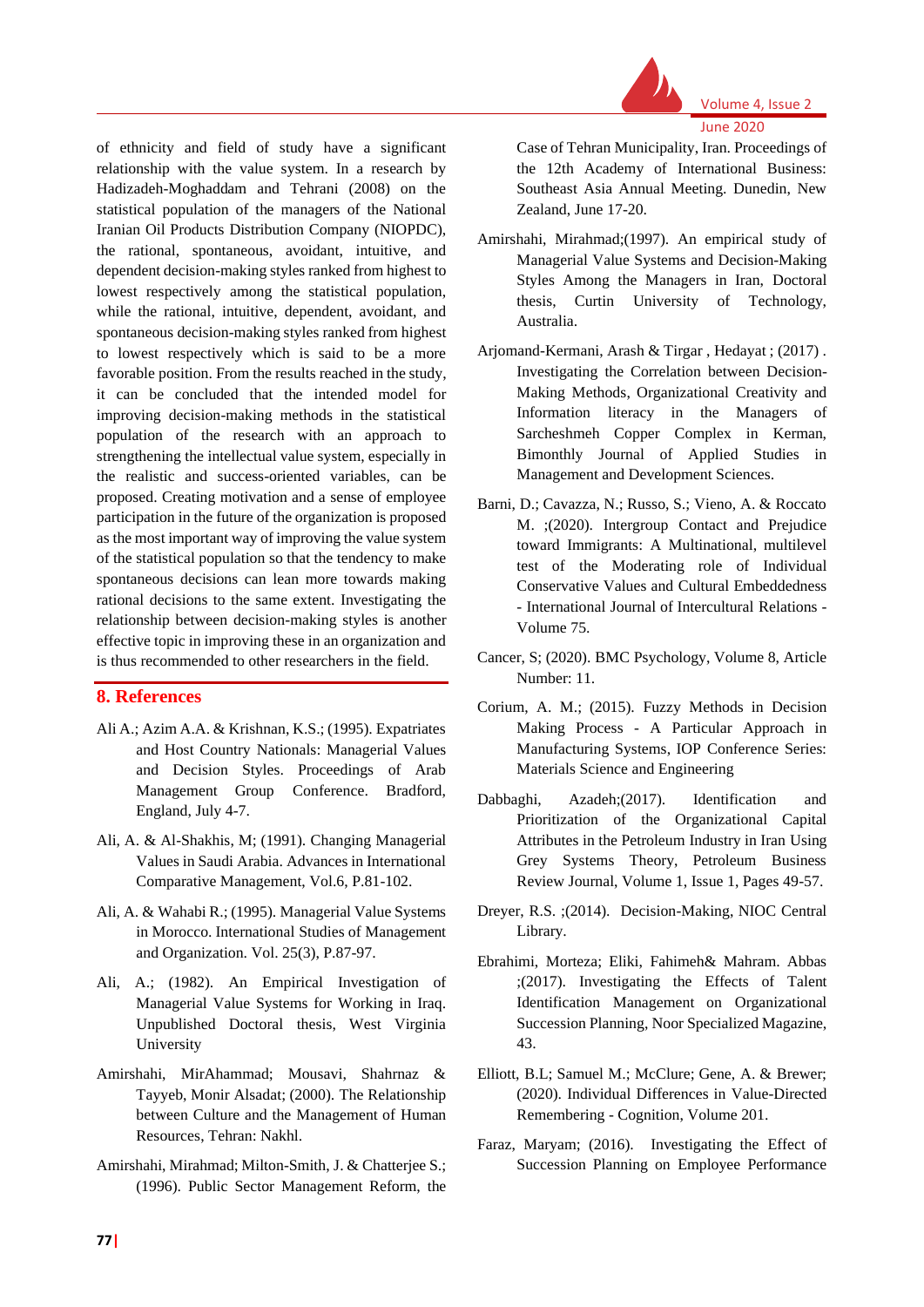Based on Balanced Scorecard and the Mediating Role of Commitment Variability.

- Fischer, R.; Johannes & Karl, A. ;(2020). The network Architecture of Individual Differences: Personality, Reward-Sensitivity, and Values - Personality and Individual Differences - Volume 160, 1.
- Flowers V.S., Hughes C.R., Myers M.S. & Myers S.S.; (1975). Managerial Values for Working. An AMA Survey Report. (New York: AMACOM).
- Gambetti, E. & Giusberti F.; (2019). Personality, Decision-Making Styles and Investments - Journal of Behavioral and Experimental Economics - Volume 80.
- Gavin, M.; (2020). 5 Key Decision-Making Techniques for Managers, Harvard Business School Online.
- Graves C.W.; (1970). Levels of Existence: An Open System Theory of Values. Journal of Humanistic Psychology. Vol. X (2), P.131-54.
- Kamakura, W.A. & Novak, T.P.; (1992). Value-system segmentation: Exploring the Meaning of LOV (list of values). Journal of Consumer Research. Vol. 19(1), P.ll9-33.
- Kharazmi, Amir-Ali; Beigi-Nasrabadi, Fatemeh& Johari, Leila (2016). Analytical study of the Gap between the Current Situation and the Optimal Situation for Implementing Succession Management Plans in Mashhad City Council, Noor Specialized Magazine, Issue 27.
- Khendum, C.; Kallol K., Bagchi; Godwin J.; Udo; Peeter J. & Kirs ;(2019). The influence of Individual Values on Internet use: A Multinational Study - International Journal of Information Management - Volume 46.
- Krau, E.; (1987). The crystallisation of Work Values in Adolescence: a Sociocultural Approach. Journal of Vocational Behavior. Vol. 30(2), P.103-23.
- Lăzărescu, M.; (2015). Personality Variables in Decision-Making, Procedia - Social and Behavioral Sciences 187.
- Liat, E.; Alyssa, F.; Westring, S.D. & Friedman ; (2019) - The Indirect Effect of Holistic Career Values on Work Engagement: A Longitudinal Study Spanning Two Decades, Applied Psychology: Health and Well‐Being Volume 12, Issue 1 .
- Linda N.; Douma; Ellen, U. & Danielle, R. M.; (2020). Decision-Making Styles in the Context of Colorectal.
- Moradi Zaniany, Davood & Amirhosseini,Syed Ehsan ; (2016). Investigating the Relationship between the Process of Succession Planning and Organizational Maturity of Staff and Leadership Style of Managers in Kohgiluyeh and Boyer-Ahmad Province Gas Company Australian Journal of International Social Research, Volume: 02 Issue: 03 Pages: 1-13.
- Mossop, C.; (1994). Value Assessment: key to Managing Careers. The Management Accounting Magazine. Vol. 68(2), P.33.
- Murata, S.; Karana, H. & Cookson S. Semih; (2015). An Application for Measuring Performance Quality of Schools by Using the PROMETHEE Multi-Criteria Decision Making Method, Procedia - Social and Behavioral Sciences 195.
- Myers, M.S. & Myers, S.S.; (1974). Toward Understanding the Changing Work Ethic. California Management Review. Vol. 16(3), P.7- 19.
- Norouzi, Nasrollah; Heidarpur, Elham & Sedaghat. Kobra; (2015). Hierarchy of Values Among Preschool Teachers in Dashtestan. 2nd National Conference on Science, Educational Technology, Social Studies and Psychology in Iran.
- Ohmoto, Y.; Kataoka, M.; Nishida, T.; (2013). Extended Methods to Dynamically Estimate Emphasizing Points for Group Decision-Making and their Evaluation, Procedia - Social and Behavioral Sciences 97.
- Pishehgar, Akram & Kaveh, Mohammad Amin; (2016). Investigating the Relationship between the Value System and Job Performance of Lorestan Social Security Organization Employees, 2nd International Conference on Management and Information Technology.
- Pour-MohammadShāhini, khashayar; (2011). Assessing Correlation of Individual Values with Managers' Decision Making Styles, Ahwaz Pipe Mill Company: A Case Study - Farabi Institute of Higher Education Graduate School of Management.
- Pourtaheri, Mahdi; Pashanejad, Mahdi& Ahmadi, Ehsan ;(2016). Evaluating the Validity of Multi-Criteria Decision-Making Methods in Determining